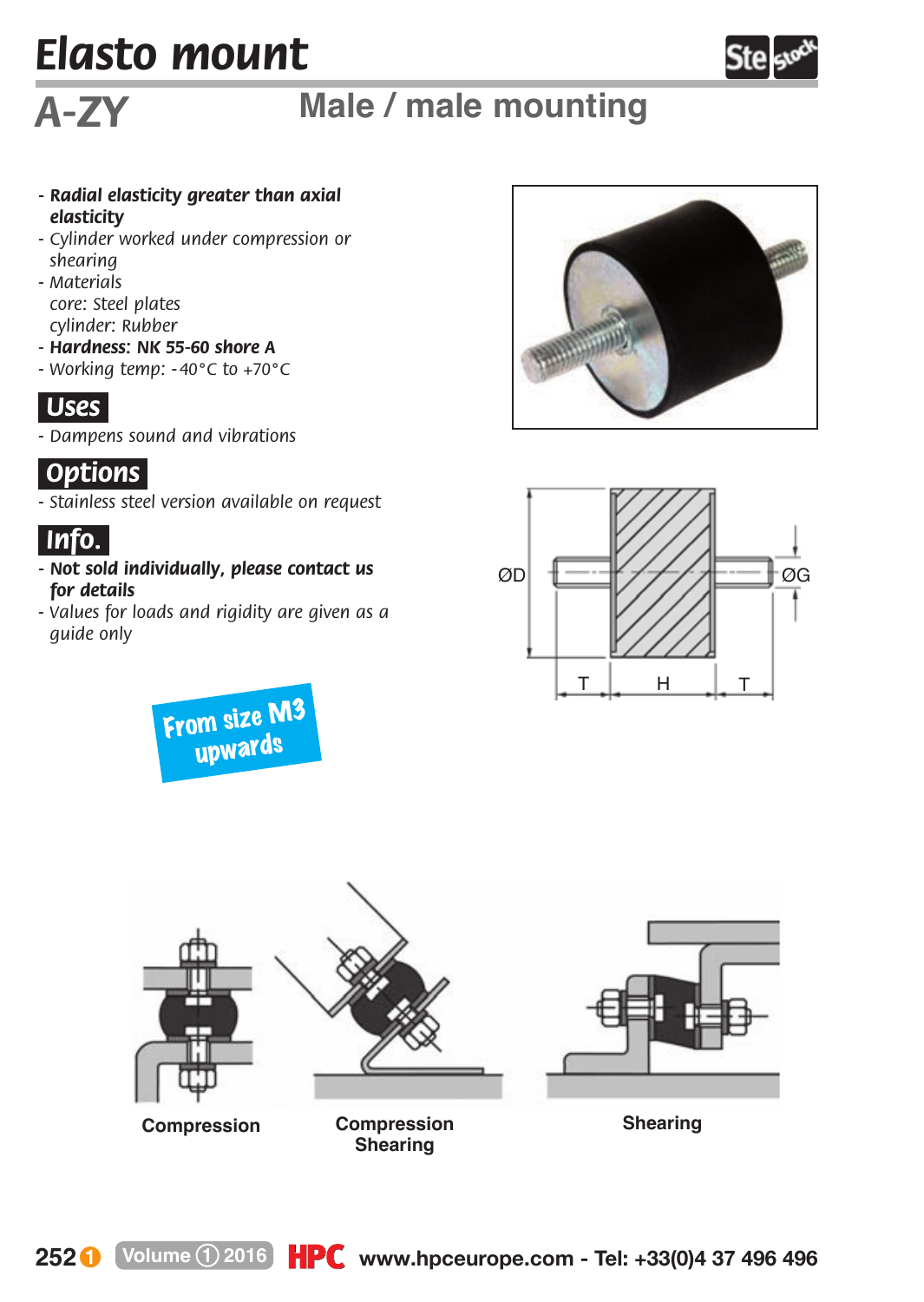| DISCOUNTS @        |                            |      |                                  |                 |                                               |                                           | <b>DISCOUNTS ®</b>                         |                                |        |                          |                                 |                          |                                                                  |
|--------------------|----------------------------|------|----------------------------------|-----------------|-----------------------------------------------|-------------------------------------------|--------------------------------------------|--------------------------------|--------|--------------------------|---------------------------------|--------------------------|------------------------------------------------------------------|
| Qtv                | $1+$                       | $6+$ | $20+$                            |                 | $40+ 100+$                                    | $200+$                                    | Qtv                                        | $1+$                           | $6+$   | $10+$                    | $15+$                           | $20+$                    | $50+$                                                            |
|                    |                            |      |                                  |                 |                                               | Disc. List -10% -15% -20% -25% On request |                                            |                                |        |                          |                                 |                          | Disc. List -10% -15% -20% -25% On request                        |
|                    |                            |      |                                  |                 |                                               |                                           | Compression                                |                                |        | Shearing                 |                                 |                          |                                                                  |
|                    |                            |      |                                  |                 |                                               |                                           | stiffness                                  | Max.                           |        | stiffness                | Max.                            |                          | Price each                                                       |
| <b>Part number</b> |                            |      | ØG                               | ØD              | н                                             | т                                         | (N/mm)                                     | load(N)                        | (N/mm) |                          | load(N)                         | Stock*                   | $1$ to $5$                                                       |
| A-ZY3-8-8          |                            |      | M <sub>3</sub>                   | 8               | 8                                             | 6                                         | $\overline{a}$                             | ÷                              |        | $\overline{a}$           | $\overline{\phantom{0}}$        | v                        | $\mathbf{0}_{2,00}$ €                                            |
|                    | A-ZY4-10-10                |      | M <sub>4</sub>                   | 10              | 10                                            | 10                                        | 44                                         | 43                             |        | 9                        | 15                              | ✓                        | $\mathbf{0}_{1,85}$ €                                            |
|                    | A-ZY4-15-7                 |      | M <sub>4</sub>                   | 15              | 7                                             | 10                                        | 174                                        | 95                             |        | 29                       | 35                              | ✓                        | $\mathbf{0}_{1,68}$ $\in$                                        |
|                    | A-ZY4-15-8                 |      | M <sub>4</sub>                   | 15              | 8                                             | 10                                        | 160                                        | 95                             |        | 27                       | 35                              | v                        | $\mathbf{Q}_{1,68}$ €                                            |
|                    | A-ZY4-15-10                |      | M <sub>4</sub>                   | 15              | 10                                            | 10                                        | 124                                        | 95                             |        | 24                       | 35                              | ✓                        | $\Phi$ <sub>1,85</sub> $\in$                                     |
|                    | A-ZY4-15-15                |      | M <sub>4</sub>                   | 15              | 15                                            | 12                                        | 61                                         | 95                             |        | 13                       | 35                              | v                        | ① <sub>1,97</sub> ∈                                              |
|                    | A-ZY4-15-20                |      | M <sub>4</sub>                   | 15              | 20                                            | 13                                        | $\overline{\phantom{a}}$                   | $\blacksquare$                 |        | $\blacksquare$           | $\overline{\phantom{a}}$        | v                        | $\odot$ 2,20 €                                                   |
|                    | A-ZY5-15-15                |      | M <sub>5</sub>                   | 15              | 15                                            | 8                                         | 61                                         | 95                             |        | 24                       | 35                              | ✓                        | $Q_{1,97}$<br>€                                                  |
| A-ZY6-20-8         |                            |      | M <sub>6</sub>                   | 20              | 8                                             | 18                                        | 307                                        | 170                            |        | 36                       | 60                              | v                        | $Q_{2,20}$<br>€                                                  |
|                    | A-ZY6-20-10                |      | M <sub>6</sub>                   | 20              | 10                                            | 18                                        | $\overline{\phantom{a}}$                   | $\overline{\phantom{a}}$       |        | $\frac{1}{2}$            | $\overline{\phantom{a}}$        | v                        | $Q_{2,29}$<br>€                                                  |
|                    | A-ZY6-20-15                |      | M <sub>6</sub>                   | 20              | 15                                            | 18                                        | 130                                        | 170                            |        | 24                       | 60                              | v                        | $Q_{2,29}$<br>€                                                  |
|                    | A-ZY6-20-20                |      | M <sub>6</sub>                   | 20              | 20                                            | 18                                        | $\overline{\phantom{a}}$                   | ÷                              |        | $\frac{1}{2}$            | $\overline{\phantom{a}}$        | v                        | $Q_{2,29}$<br>€                                                  |
|                    | A-ZY6-20-25                |      | M <sub>6</sub>                   | 20              | 25                                            | 18                                        | 85                                         | 170                            |        | 17                       | 60                              | v                        | $Q_{2,47}$<br>€                                                  |
|                    | A-ZY6-25-10                |      | M <sub>6</sub>                   | 25              | 10                                            | 18                                        | 750                                        | 280                            |        | 74                       | 95                              | v                        | $Q$ <sub>2.47</sub><br>€                                         |
|                    | A-ZY6-25-15                |      | M <sub>6</sub>                   | $\overline{25}$ | 15                                            | 18                                        | $\overline{\phantom{a}}$                   | $\overline{\phantom{a}}$       |        | $\frac{1}{2}$            | $\overline{\phantom{a}}$        | ✓                        | $Q_{2,64}$<br>€                                                  |
|                    | A-ZY6-25-20                |      | M6                               | 25              | 20                                            | 18                                        | $\overline{a}$                             | $\overline{a}$                 |        | ÷,                       | $\overline{a}$                  | v                        | $^{03,00}$<br>€                                                  |
|                    | A-ZY6-25-25                |      | M <sub>6</sub>                   | 25              | 25                                            | 18                                        | $\overline{\phantom{a}}$                   | $\overline{a}$                 |        | $\frac{1}{2}$            | $\centering \label{eq:reduced}$ | v                        | $Q$ 3.17<br>€                                                    |
|                    | A-ZY8-30-15                |      | M <sub>8</sub>                   | 30              | 15                                            | 20                                        | 525                                        | 400                            |        | 58                       | 140                             | ✓                        | $Q_{3,61}$<br>€                                                  |
|                    | A-ZY8-30-20                |      | M8                               | 30              | $\overline{20}$                               | 20                                        | 204                                        | 400                            |        | 40                       | 140                             | v                        | $Q_{3,78}$<br>€                                                  |
|                    | A-ZY8-30-25                |      | M <sub>8</sub>                   | 30              | 25                                            | 20                                        | $\overline{\phantom{a}}$                   | $\blacksquare$                 |        | ÷.                       | ٠                               | ✓                        | $Q_{4,21}$<br>€                                                  |
|                    | A-ZY8-30-30                |      | M <sub>8</sub>                   | 30              | 30                                            | 20                                        | 108                                        | 400                            |        | 25                       | 140                             | ✓                        | $Q_{4,22}$<br>€                                                  |
|                    | A-ZY8-30-40                |      | M <sub>8</sub><br>M <sub>8</sub> | 30<br>40        | 40<br>25                                      | 20<br>23                                  | $\overline{\phantom{a}}$                   | $\frac{1}{2}$                  |        | $\overline{\phantom{a}}$ | $\overline{\phantom{0}}$        | v                        | $Q_{5,12}$<br>€                                                  |
|                    | A-ZY8-40-25<br>A-ZY8-40-30 |      | M <sub>8</sub>                   | 40              | 30                                            | $\overline{23}$                           | $\overline{\phantom{a}}$<br>213            | $\overline{a}$<br>650          |        | $\overline{a}$<br>43     | $\overline{\phantom{a}}$<br>250 | ✓<br>v                   | $Q_{5,20}$<br>$\epsilon$<br>$\overline{\mathbf{0}}_{5,36}$ $\in$ |
|                    | A-ZY10-40-25               |      | M10                              | 40              | 25                                            | 28                                        |                                            |                                |        |                          | $\overline{\phantom{a}}$        | $\overline{\phantom{a}}$ | $Q_{5,20}$<br>$\epsilon$                                         |
|                    | A-ZY10-40-30               |      | M10                              | 40              | 30                                            | 28                                        | $\overline{\phantom{a}}$<br>$\overline{a}$ | $\overline{\phantom{a}}$<br>L, |        | ۰<br>$\overline{a}$      | $\overline{a}$                  | v                        | $\mathbf{0}_{6,33}$<br>$\epsilon$                                |
|                    | A-ZY10-50-20               |      | M10                              | 50              | 20                                            | 28                                        | 857                                        | 1000                           |        | 110                      | 400                             | ✓                        | Q7,49<br>$\epsilon$                                              |
|                    | A-ZY10-50-30               |      | M <sub>10</sub>                  | 50              | 30                                            | 28                                        | 375                                        | 1000                           |        | 66                       | 400                             | v                        | $\mathbf{0}_{8,53}$ $\in$                                        |
|                    | A-ZY10-50-40               |      | M10                              | 50              | 40                                            | 28                                        | 260                                        | 1000                           |        | 53                       | 400                             | v                        | <b>0</b> 8,72<br>€                                               |
|                    | A-ZY10-50-45               |      | M <sub>10</sub>                  | 50              | 45                                            | 28                                        | 215                                        | 1000                           |        | 43                       | 400                             |                          | <b>Q8,90</b><br>€                                                |
|                    | A-ZY10-50-50               |      | M10                              | 50              | 50                                            | 28                                        | $\overline{\phantom{a}}$                   | $\overline{\phantom{m}}$       |        | $\frac{1}{2}$            |                                 | v                        | $Q_{9,49}$<br>€                                                  |
|                    | A-ZY10-60-40               |      | M <sub>10</sub>                  | 60              | 40                                            | $\overline{28}$                           | $\overline{a}$                             | L,                             |        | $\overline{a}$           | $\overline{a}$                  |                          | $\mathbf{0}$ 12,83 €                                             |
|                    | A-ZY10-70-45               |      | M10                              | 70              | 45                                            | 28                                        | $\overline{\phantom{a}}$                   | $\overline{\phantom{a}}$       |        | $\overline{\phantom{a}}$ | -                               | v                        | $①$ <sub>19,26</sub> €                                           |
|                    | A-ZY12-60-40               |      | M12                              | 60              | 40                                            | 33                                        |                                            |                                |        |                          |                                 | ✓                        | <b>38.50</b><br>€                                                |
|                    | A-ZY12-75-25               |      | M12                              | 75              | 25                                            | 37                                        | 2710                                       | 2300                           |        | 211                      | 850                             | v                        | $\mathbf{\Theta}_{10,00} \in$                                    |
|                    | A-ZY12-75-40               |      | M12                              | 75              | 40                                            | 37                                        | 734                                        | 2300                           |        | 117                      | 850                             | v                        | $\overline{\mathbf{0}}$ 11,03 $\in$                              |
|                    | A-ZY12-75-50               |      | M12                              | $\overline{75}$ | 50                                            | $\overline{37}$                           | 506                                        | 2300                           |        | 91                       | 850                             | v                        | $\mathbf{0}_{12,86}$ $\in$                                       |
|                    | A-ZY12-75-55               |      | M12                              | $\overline{75}$ | 55                                            | 37                                        | 417                                        | 2300                           |        | 78                       | 850                             | ✓                        | <b>3</b> 13,39<br>€                                              |
|                    | A-ZY16-100-40              |      | M16                              | 100             | 40                                            | 41                                        | 1970                                       | 4200                           |        | 257                      | 1600                            | ÷                        | $9_{20.07}$                                                      |
|                    | A-ZY16-100-55              |      | M16                              | 100             | 55                                            | 41                                        | 892                                        | 4200                           |        | 145                      | 1600                            | ÷,                       | $\mathbf{\Theta}_{22,35} \in$                                    |
|                    | A-ZY16-100-75              |      | M16                              | 100             | 75                                            | 41                                        | $\overline{\phantom{a}}$                   | $\frac{1}{2}$                  |        | $\overline{\phantom{a}}$ |                                 | L.                       | $\mathbf{0}_{30,16}$ €                                           |
|                    |                            |      |                                  |                 | *Depending on availability - Dimensions in mm |                                           |                                            |                                |        |                          |                                 |                          |                                                                  |